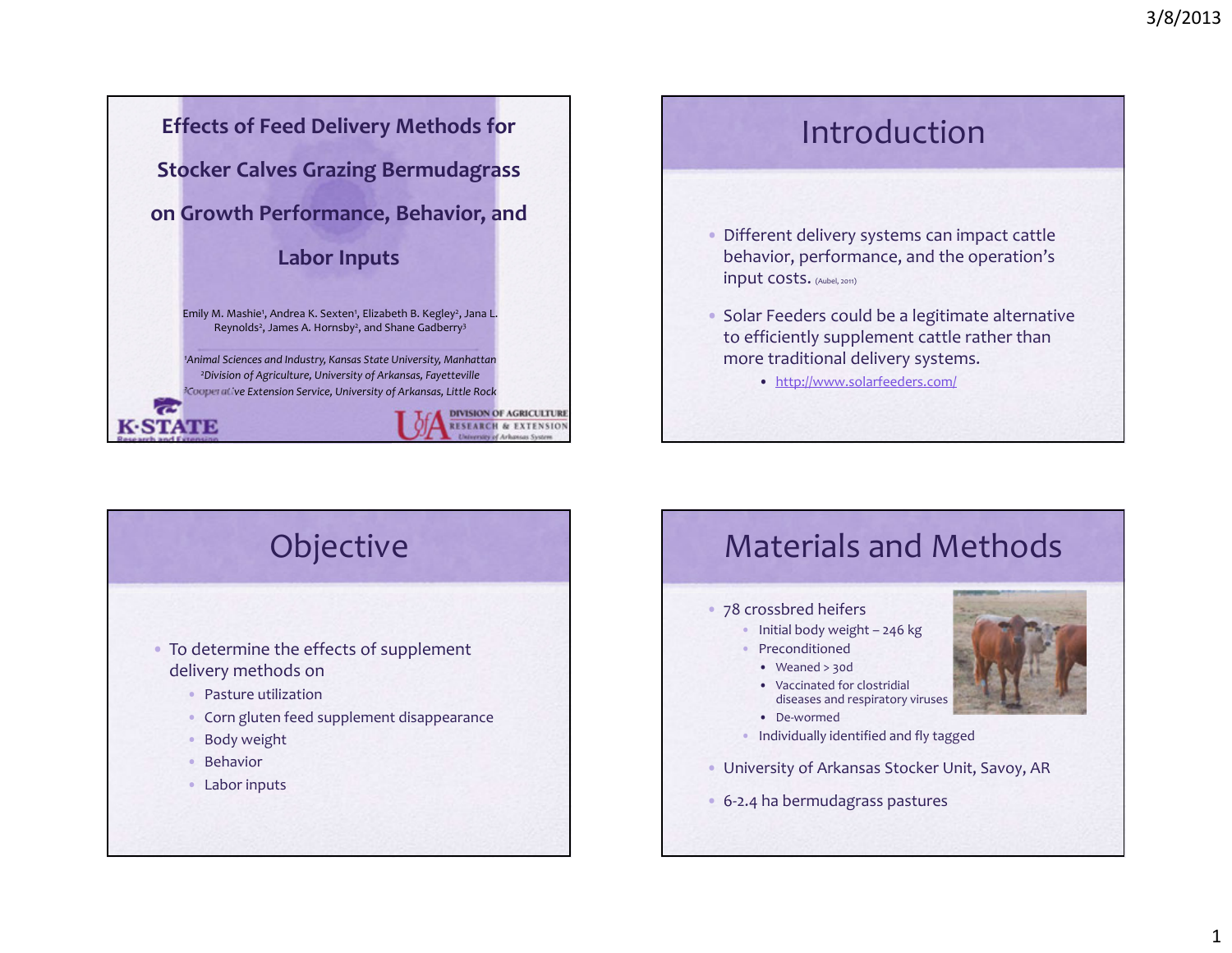## Materials and Methods

•Delivery system treatments:



- Hand‐fed (Hand) • Fed 1 time/d at 0730
- Solar Feeder© Automated Feeder 2500 (Auto)
- Dispensed 3 times/d (0600, 1400, 2200)
- Salt‐limited (Salt)
	- Fed ad‐libitum with salt content adjusted to obtain appropriate intake

## Materials and Methods

- Corn gluten feed was the base feed for all delivery systems
- Trace mineral was offered ad‐libitum if not included in the feed mixture (Salt)
- Calves were individually weighed on d ‐7 and d ‐6 (June <sup>5</sup> & 6) for initial weight



# Materials and Methods

- The statistical model was <sup>a</sup> randomized complete block, so average initial BW of cattle in each pasture were similar
- PROC MIXED of SAS
	- Experimental unit: Pen
	- Fixed effects: Treatment and where appropriate day or period and the <sup>2</sup>‐way interaction
	- Random effect: Block
	- Kenward Rogers degrees of freedom were specified
	- Repeated statement was used with <sup>a</sup> spatial power structure
	- Means separation using the PDIFF option when *<sup>P</sup>* <sup>&</sup>lt; 0.10

### Measurements Taken

- Pasture forage mass every <sup>21</sup>‐28 d
- Supplement disappearance every 7 d
- Calf BW every 28 d
- Visual Calf behavior every 14 d
- Accelerometer every 14 d for 7 d
- Labor hours every 7 d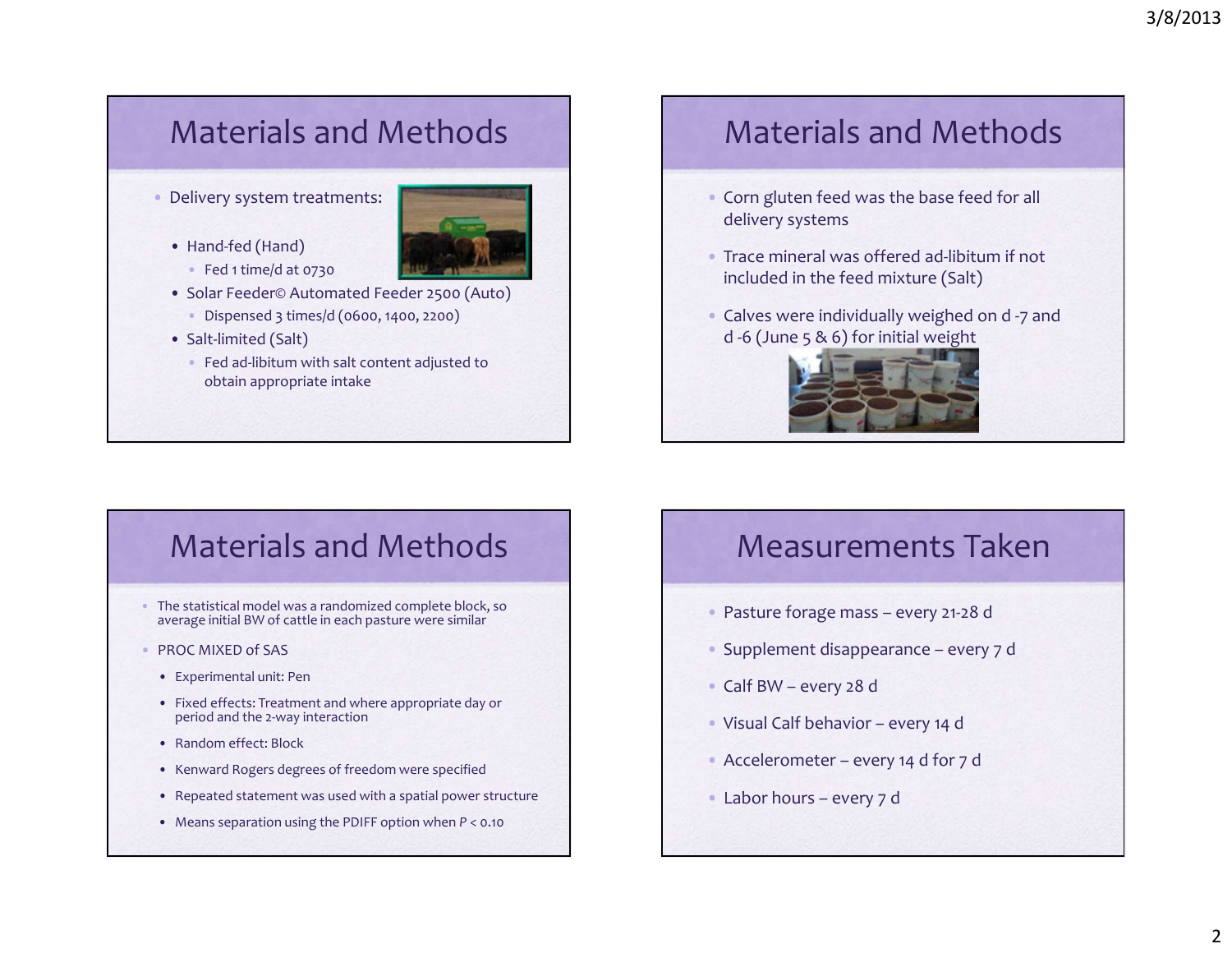

## Supplement Disappearance

• Feed dispensed – Amount weighed back = Estimated Feed Disappeared



### Disappearance

- Measured weekly
- Grab samples taken of each to determine DMvariation



## Performance, Calf Body Weight

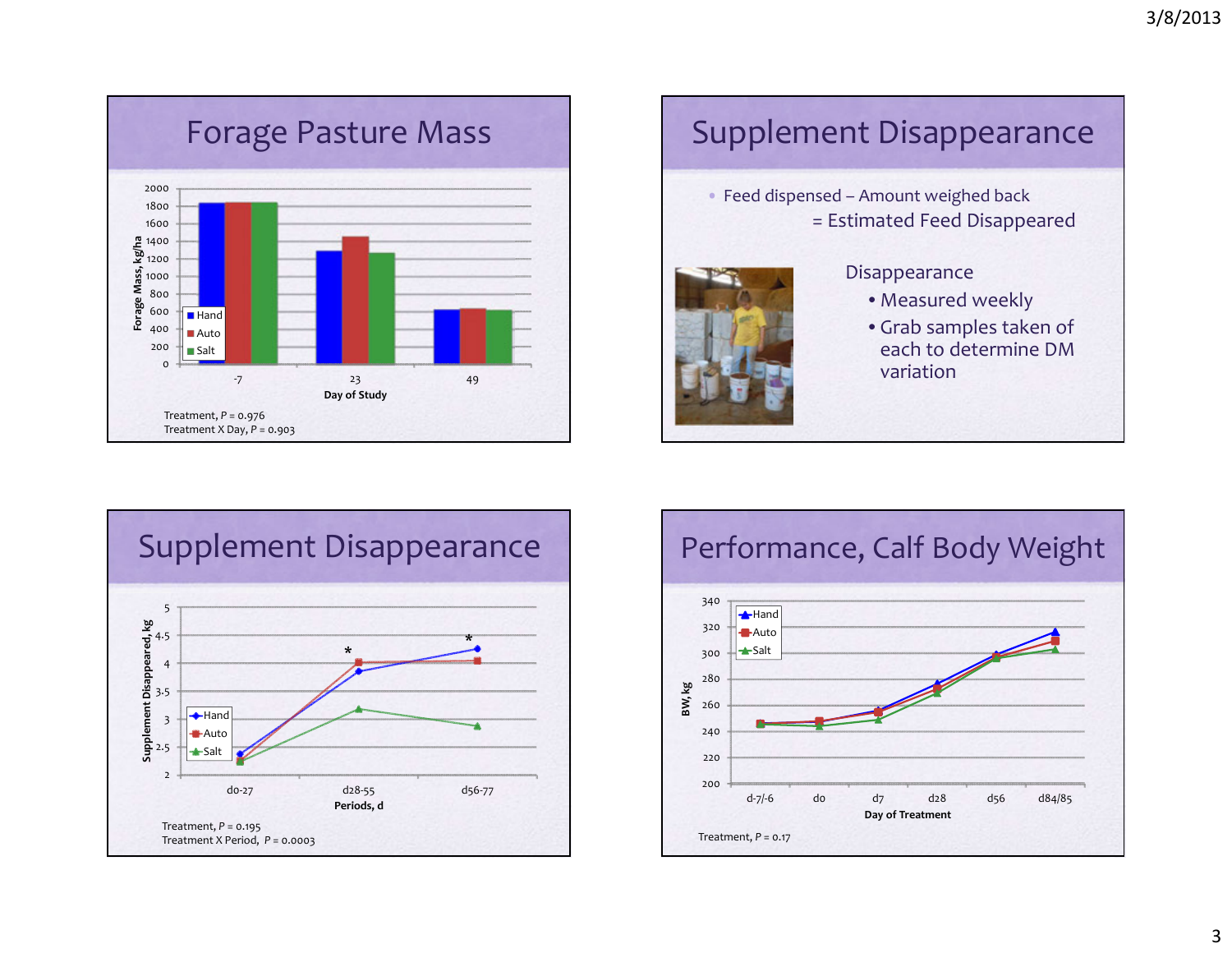

# Supplement Efficiency





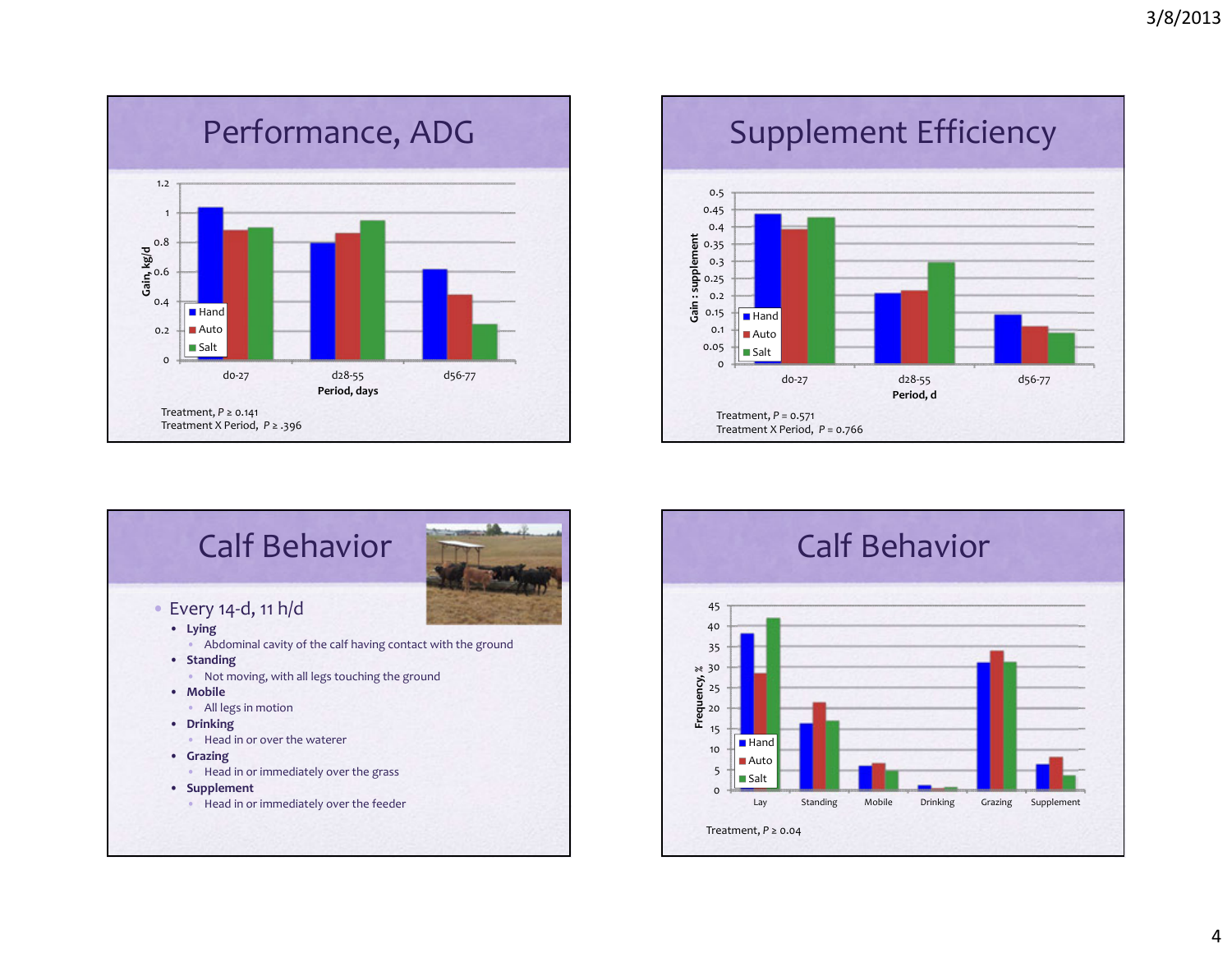

Accelerometer (standing)